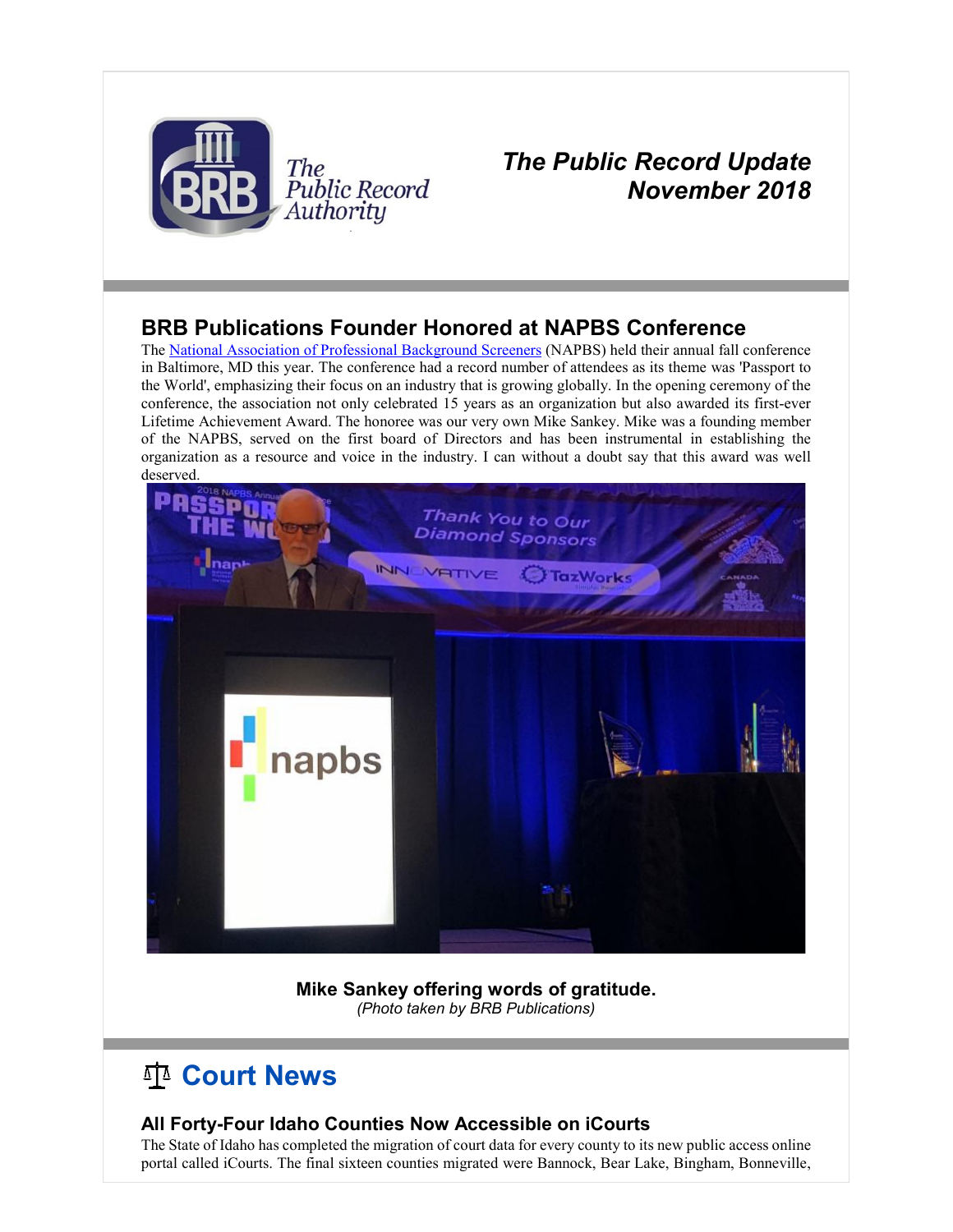Butte, Caribou, Clark, Custer, Franklin, Fremont, Jefferson, Lemhi, Madison, Oneida, Power, and Teton. With this transition, the Legacy System (iStars) is no longer available. Presently, a challenge exists for users in verifying the complete DOB for cases found on the new system (where only the year of birth is provided). One must request assistance from the Court Clerks to have the subject's identity verified. This process is cumbersome; however, the court does have plans to make court documents available for public users in the future. No time frame has been provided as it may be two or more years.

To access iCourts and search the statewide court data, visit [https://mycourts.idaho.gov/odysseyportal.](http://r20.rs6.net/tn.jsp?f=001eCnhnwQjq_HcoPq_hWS0V0FnwvlC1F1OMT7fhiZs9sErDOF_R-Rx1pSz7OkEgoP8QVqh0s2bwZ4esMsk_D7TGBYwcf_CrHXc1b9sFdoqHzN21sDg6SaZrtWshM5FrT7OEU0_mycwVgCFAtApBePQWgBzBBxFmdDtGKQ4HoKCa2JZ56Tq4rlSzAFVT6I2pBuL&c=VFzEi5brevtxgE1z0ZK_Z9GJkMwMJPLw1yX007U6OMsc20pvaPjTig==&ch=UI_DqQyRFo8osO9TJp0GDf0V5NJrvHNzg9QYQbMoI0N4ewwmYo7E_w==)

### **New Counties Go Live on Odyssey in Indiana With More to Come**

Howard, Wabash & Putnam counties were recently added to the state's Odyssey case management system at [https://mycase.in.gov/.](http://r20.rs6.net/tn.jsp?f=001eCnhnwQjq_HcoPq_hWS0V0FnwvlC1F1OMT7fhiZs9sErDOF_R-Rx1tOAqgoI7qhPBwcYOq3XwFb7CfwoHQ3Oc9YNtlmDnLIubwRqsIUGSORms256EKv-vdzOCJ2kQfUEz8j_uROwxMlWsW20ow_nbA_-TMkcAEKnolQ3StZV3eQ=&c=VFzEi5brevtxgE1z0ZK_Z9GJkMwMJPLw1yX007U6OMsc20pvaPjTig==&ch=UI_DqQyRFo8osO9TJp0GDf0V5NJrvHNzg9QYQbMoI0N4ewwmYo7E_w==) Miami and Wells counties are scheduled to be added later in 2018. To view the complete list of participating courts and the courts scheduled to use Odyssey in the near future, visit [https://www.in.gov/judiciary/4234.htm.](http://r20.rs6.net/tn.jsp?f=001eCnhnwQjq_HcoPq_hWS0V0FnwvlC1F1OMT7fhiZs9sErDOF_R-Rx1tOAqgoI7qhPNOLBJZPS4xzZp4iBIyM48hJVKo1NNa9gNkxObp7HD9yovodBjzrL8-YyHyRCVdrwDGqqX4un0LLi_Mkoe71Je1XTKG5GIBJtkIGd6pL2K5eghH4tlS9DYHd22OkTSDKZ&c=VFzEi5brevtxgE1z0ZK_Z9GJkMwMJPLw1yX007U6OMsc20pvaPjTig==&ch=UI_DqQyRFo8osO9TJp0GDf0V5NJrvHNzg9QYQbMoI0N4ewwmYo7E_w==)

#### **Pending Arkansas Lawsuit**

As previously reported, in March of this year various Arkansas District courts began refusing to perform Criminal Record searches for the public without the completion of a written affidavit. Additionally, the courts who implemented this affidavit process would then review the affidavit and could still deny the request. As you can imagine, this adversely affected the background screening process. [NAPBS](http://r20.rs6.net/tn.jsp?f=001eCnhnwQjq_HcoPq_hWS0V0FnwvlC1F1OMT7fhiZs9sErDOF_R-Rx1tOAqgoI7qhP1ynEJ5a6ueHKvoMTF0yHUDAXXWWcgHvwTnbOfM7-vDMx2orGzpZUra0ZjoCz60CwyDzoo7d-bTGBwJ0Iwov0Y_21eVo2GW4rNRq9giPHP50=&c=VFzEi5brevtxgE1z0ZK_Z9GJkMwMJPLw1yX007U6OMsc20pvaPjTig==&ch=UI_DqQyRFo8osO9TJp0GDf0V5NJrvHNzg9QYQbMoI0N4ewwmYo7E_w==) (National Association of Professional Background Screeners) took a lead role in the efforts to remedy this. Following their efforts, the majority of the courts involved did resume providing public access. However, the clerk acting on behalf of the Bentonville Division of the Benton County District Court stood firm in their decision to deny access. On July 23, 2018, the NAPBS, advocating for its members, filed a lawsuit. See Pulaski County Civil Case No. 60CV-18-5146, National Association of Professional Background Screeners Vs. Jennifer Jones, in her official capacity as Clerk of the District Court of Benton County, Arkansas, Bentonville Division. Since the filing, there has been a Motion to Dismiss and most recently NAPBS filed a response to the Motion to Dismissed. In the response filed on October 31, 2018, NAPBS states "Criminal Background screening has become an important tool for employers, property managers, and volunteer organizations to ensure safe homes, safe workplaces, and compliance with state and federal regulations.", and goes on to claim that "by misconstruing and misapplying Order 19 to refuse to provide NAPBS members with access to court records, Jones is exceeding the scope of her authority as Clerk and is violating NAPBS members' federal constitutional and Arkansas statutory rights.". Should the NAPBS be successful in their efforts with this lawsuit this could be a big win for access to public records and benefit the background screening industry and public record researchers as a whole. With the continued press on accurate and timely background checks, the removal of any roadblocks to accessing these records is a must.

### **Los Angeles, CA - Implementing Electronic Filing**

The Los Angeles Superior Court will soon make electronic filing of all documents filed in the Civil Division mandatory. The Court is providing a transition period where documents can be filed in person at the clerk's office or submitted electronically. See below the scheduled implementation dates per civil filing type.

|                        | <b>Voluntary</b> | <b>Mandatory</b> |
|------------------------|------------------|------------------|
| Limited Civil          | 11/13/2018       | 12/3/2018        |
| <b>Unlimited Civil</b> | 12/3/18          | 1/2/2019         |
| <b>Complex Civil</b>   | N/A              | 1/2/2019         |

#### **Problems with Criminal Records Maintained in Virginia**

Last month the [Virginia State Crime Commission](http://r20.rs6.net/tn.jsp?f=001eCnhnwQjq_HcoPq_hWS0V0FnwvlC1F1OMT7fhiZs9sErDOF_R-Rx1tOAqgoI7qhPpkw-bzMrLz5Lhpi5cJZcvnmcVHOW1TXqlNHw3bhx9t7ziACCpZHIJJu0EHzsgmRL9tpb_x6pn17OrahWOmXZThhf-7HYe_LxAkvB5Ir2J22crUErNM9eWmCV-e4dlECI&c=VFzEi5brevtxgE1z0ZK_Z9GJkMwMJPLw1yX007U6OMsc20pvaPjTig==&ch=UI_DqQyRFo8osO9TJp0GDf0V5NJrvHNzg9QYQbMoI0N4ewwmYo7E_w==) held a meeting where they shared a startling discovery regarding the state's Central Criminal Record Exchange. Per research, the [Virginia State Police](http://r20.rs6.net/tn.jsp?f=001eCnhnwQjq_HcoPq_hWS0V0FnwvlC1F1OMT7fhiZs9sErDOF_R-Rx1tOAqgoI7qhPdriSyuqzNRNF9Z9g4DGfqlkXjvI15xHRf8mKjveCI_EuoKwWyt2B07nSVD441y9R2bqsCPgfLTOl3ZokdS0ej_qjkKy0INdZF4QsbQXOhen6WVGT2MVnhDLVTZ0QYVae&c=VFzEi5brevtxgE1z0ZK_Z9GJkMwMJPLw1yX007U6OMsc20pvaPjTig==&ch=UI_DqQyRFo8osO9TJp0GDf0V5NJrvHNzg9QYQbMoI0N4ewwmYo7E_w==) (VSP) had placed 751,154 offenses in a "CCRE Hold File" that had not been added to the Central Criminal Record Exchange. According to VSP data these offenses are in a holding file due to two types of errors: 1) 90% Lacked Fingerprints, 2) 10% Due to other errors. See below the breakdown of the 90% (**675,081**):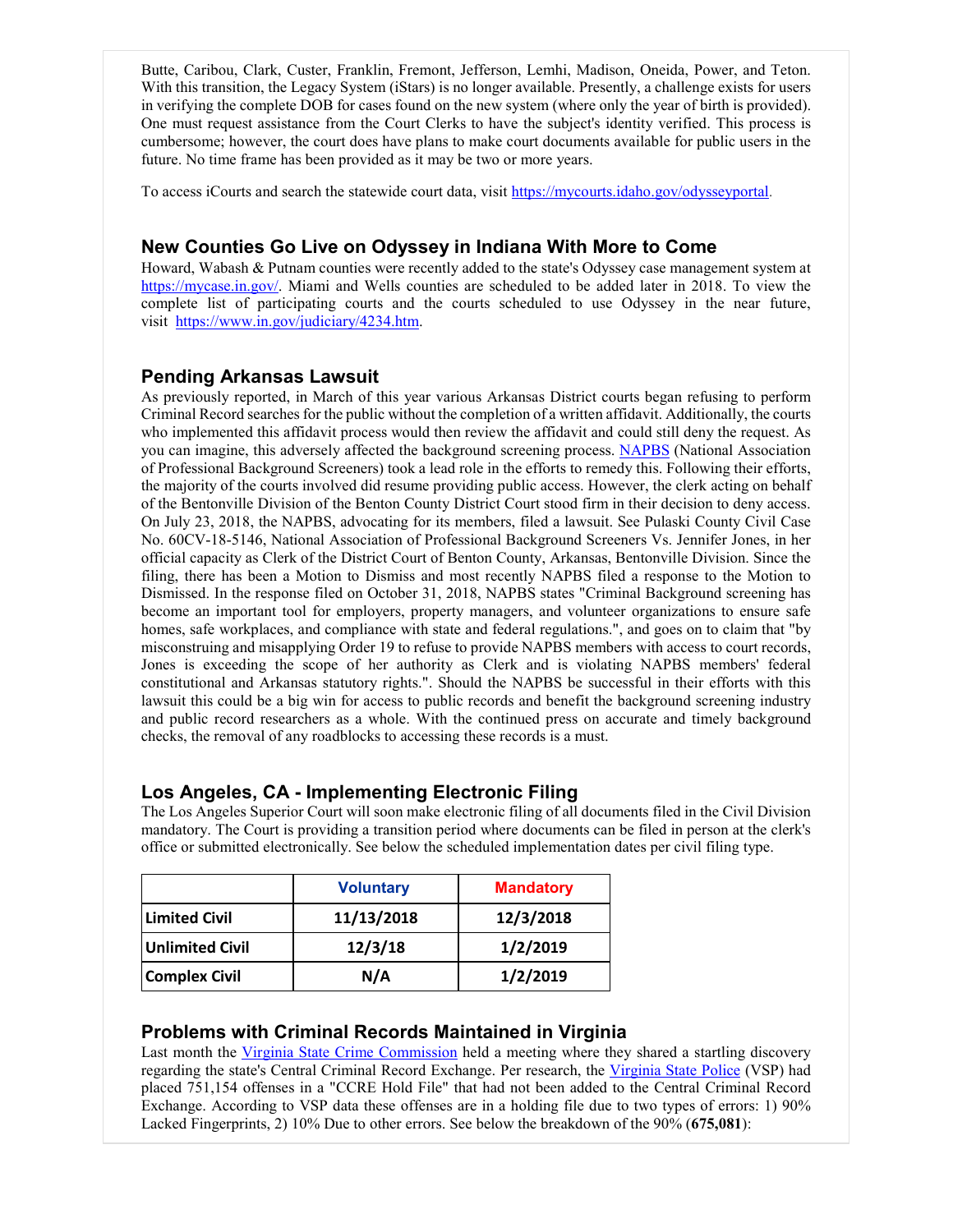- **234,727** Felonies with offenses including Murder/Homicide, Rape, Robbery, and Assault. The list also includes Probation/Supervision Violations as contributing to 40.5% of the missing felony offenses.
- **440,354** Misdemeanor offenses such as Assaults, Narcotics, DWI, and Larceny.

The criminal records maintained in the Exchange are utilized widely for Employment eligibility, Licensing eligibility, and Firearms background checks. The data is also used when determining First Offender eligibility, Sentencing guidelines, Expungements and Latent fingerprint comparisons. Following the Commission's findings and in efforts to repair procedure moving forward, the Commission made 13 recommendations along with multiple policy decision options. The details outlining the Commission's findings can be viewed at [http://vscc.virginia.gov/Fingerprinting%20Presentation%202018.pdf.](http://r20.rs6.net/tn.jsp?f=001eCnhnwQjq_HcoPq_hWS0V0FnwvlC1F1OMT7fhiZs9sErDOF_R-Rx1tOAqgoI7qhPgYZWcZQ_liGbjb2maLVAOzEakLBcL129Gf2yX-dlyZ2MUvilSDV_634tACMu8yz4UvGP_BRtaKYlB3B19374O_T5J_q5E8DGz1rfH8S8PUhRXQa-gnlgay7CyPSCjsE55BBvhLQCt54HpvNuMLPsvyafXkuWCpD3r_XHKNIrZsc=&c=VFzEi5brevtxgE1z0ZK_Z9GJkMwMJPLw1yX007U6OMsc20pvaPjTig==&ch=UI_DqQyRFo8osO9TJp0GDf0V5NJrvHNzg9QYQbMoI0N4ewwmYo7E_w==)

# **Motor Vehicle News**

#### **Update on States' Compliance with REAL ID Act (as of 11/1/2018)**

*(The following is an excerpt from the electronic version of the MVR Access and Decoder Digest)* 

The REAL ID Act, passed by Congress in 2005, enacted the 9/11 Commission's recommendation that the Federal Government set standards for the issuance of sources of identification including driver's licenses. The Act established minimum security standards for license issuance and production. The Act also prohibits Federal agencies from accepting (for certain purposes) driver's licenses and identification cards from states not meeting these minimum standards. The purposes covered by the Act include accessing Federal facilities, entering nuclear power plants, and boarding federally regulated commercial aircraft.

Per the Department of Homeland Security (DHS) web page a[t https://www.dhs.gov/real-id,](http://r20.rs6.net/tn.jsp?f=001eCnhnwQjq_HcoPq_hWS0V0FnwvlC1F1OMT7fhiZs9sErDOF_R-Rx1n5P7PSG9c-BCbw9SqVSC8HqVnXo3y1P8IAGqI0sXNLDg9yd3ar8Qf9z3rtjw1IggH0wXK933A05AayIrPvWj1ubcv7z-eBgVXYWtExYYgen9wMdaE82w7ceaonxdvfEUQ==&c=VFzEi5brevtxgE1z0ZK_Z9GJkMwMJPLw1yX007U6OMsc20pvaPjTig==&ch=UI_DqQyRFo8osO9TJp0GDf0V5NJrvHNzg9QYQbMoI0N4ewwmYo7E_w==) all states that are not yet compliant have been granted an extension. Four Territories are still under review for an extension. Whether or not to grant an extension is determined by the following, among other considerations:

- Progress made by jurisdiction in implementing the minimum standards of the Act;
- Justification for noncompliance and plans for implementing any unmet requirements; and
- Existence of external factors (e.g., resources, contract cycles, operations issues) that would delay full implementation.

Note that extensions are renewable at the discretion of the Secretary provided there is adequate justification for continued non-compliance. Renewal is not automatic, and the state must provide DHS with information about their progress in implementing any outstanding standards.

Below is a list of states (as displayed on the web page mentioned above) with the extension date the state was granted. This means Federal agencies (including TSA) will continue to accept driver's license and identification cards issued by these states in accordance with each agency's policies for access to Federal facilities, nuclear power plants and federally regulated commercial aircraft until the date shown.

#### **States with Extensions:**

Alaska, 06/01/2019 California, 01/10/2019 Illinois, 06/01/2019 Kentucky, 08/01/2019 Maine, 10/10/2019 Minnesota, 03/01/2019 Missouri, 08/01/2019 Montana, 06/01/2019 New Jersey, 10/10/2019 Oklahoma, 10/10/2019 Oregon, 10/10/2019 Pennsylvania, 08/01/2019 Rhode Island, 05/01/2019 Virginia, 01/10/2019

#### **Territories Currently Under Review for an Extension:**

American Samoa, 10/10/2019 Guam, 01/10/2019